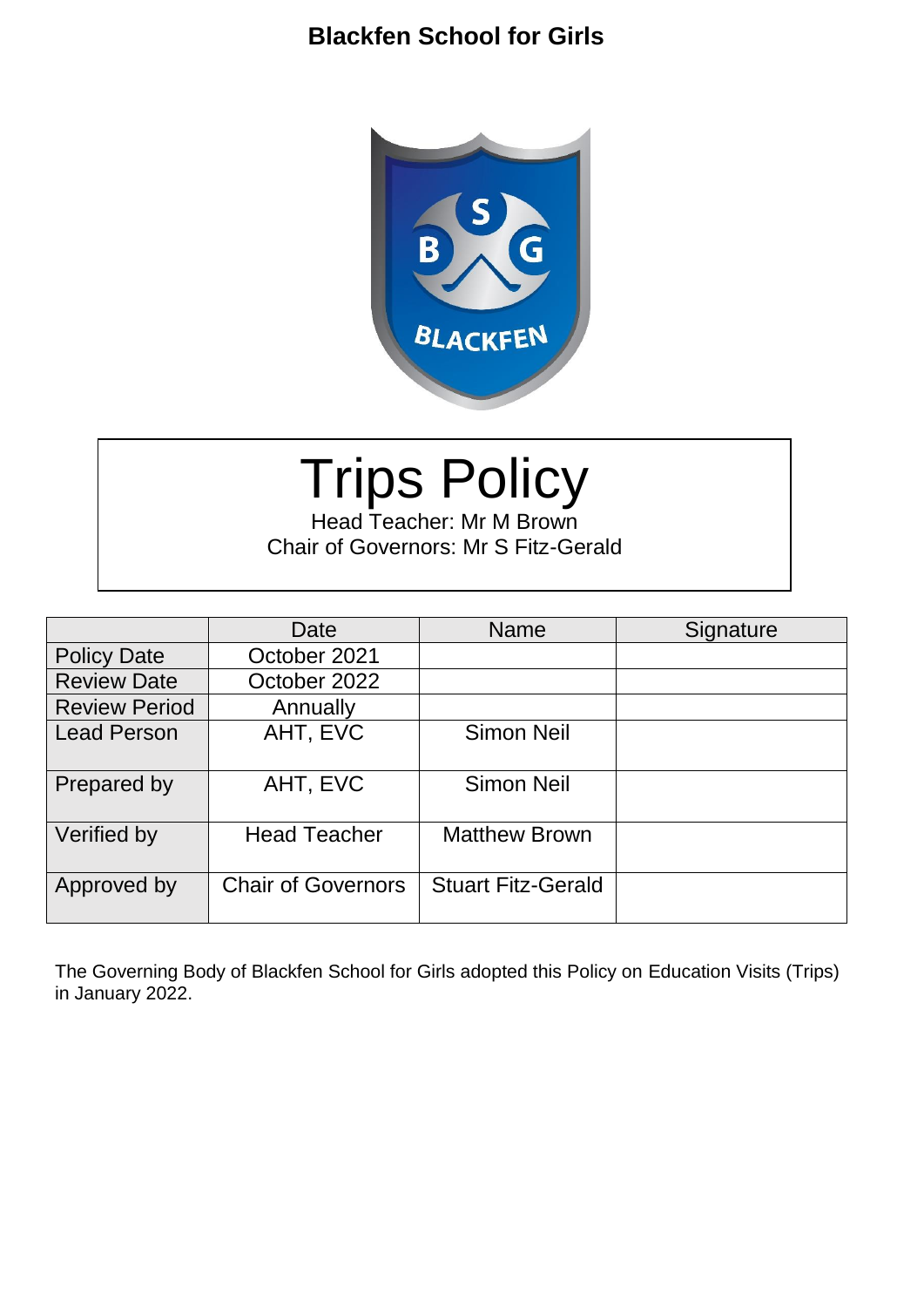### **Statutory Statement**

There is no legal requirement to have an EVC. However, it is recommended that an EVC is appointed to liaise with the Local Authority's outdoor education advisor. **(Health and Safety: Advice on Legal Duties and Powers DfE April 2014).**

### **Rationale**

Educational Visits play a significant part in the development of young people, adding to many aspects of the curriculum and broadening their experiences. Blackfen School for Girls fully supports and encourages all visits that are correctly planned, managed and conducted. At Blackfen we acknowledge the great value of Educational Visits in broadening and enhancing both the learning and social experience of students.

### **Outcomes**

- provide 'high quality educational visits' for as many students as possible.
- the leaders of the educational visit are competent to lead.
- the residual risk following implementation of any control measures is deemed to be acceptable.
- relevant aspects of the risk assessment process should be shared with staff and helpers involved in the visit, as well as participants and where appropriate parents.
- there is an **appropriate supervision level at all times**, and that this level of supervision has been approved by the EVC and Head of Establishment.
- parents and those with parental responsibility are made fully aware of the likely risks and their management, so that consent or refusal can be given on a **fully informed** basis.
- the standard public liability cover will be in place and the Zurich Travel Insurance that includes cover for: Personal Accident, Cancellation, Loss of Money, Personal Property and Medical Expenses for all School Journeys.
- parents are aware of the intended form of transport, and their consent obtained.
- all staff involved in water-margin activities are conversant with, and adhere to guidance contained within the document: '**Group Safety at Water Margins'**, produced by DfE.
- all staff involved in a visit are aware of the action to be taken in the event of an emergency.

### **Key Roles**

### **Head**

- To appoint an EVC.
- To formally approve all educational visits.

### **EVC**

- Will be the principal contact with the LA over visits planned by the establishment.
- Will be involved in the planning and management of Educational Visits including adventure activities led by the Establishment's staff.
- Will ensure that an appropriate policy is in place for Educational Visits, and that this is updated as necessary.
- Will be required to attend training, and up-date training where appropriate.
- Will ensure that DfE guidance. LA guidance and the policy is readily available for access by staff.
- Will keep appropriate records of Educational Visits, and to make these available to the LA where requested, as part the LA's statutory monitoring role.

### **Staff leading visits**

- Will ensure there is an **appropriate supervision level at all times.**
- Will organise the visit in accordance with the procedure as laid out in appendix.
- Will complete all the necessary online visit forms on EVOLVE.
- Will attend a 'Health and Safety' meeting with the EVC or EVC Administrator.
- Will maintain contact with the EVC at various intervals during the visit.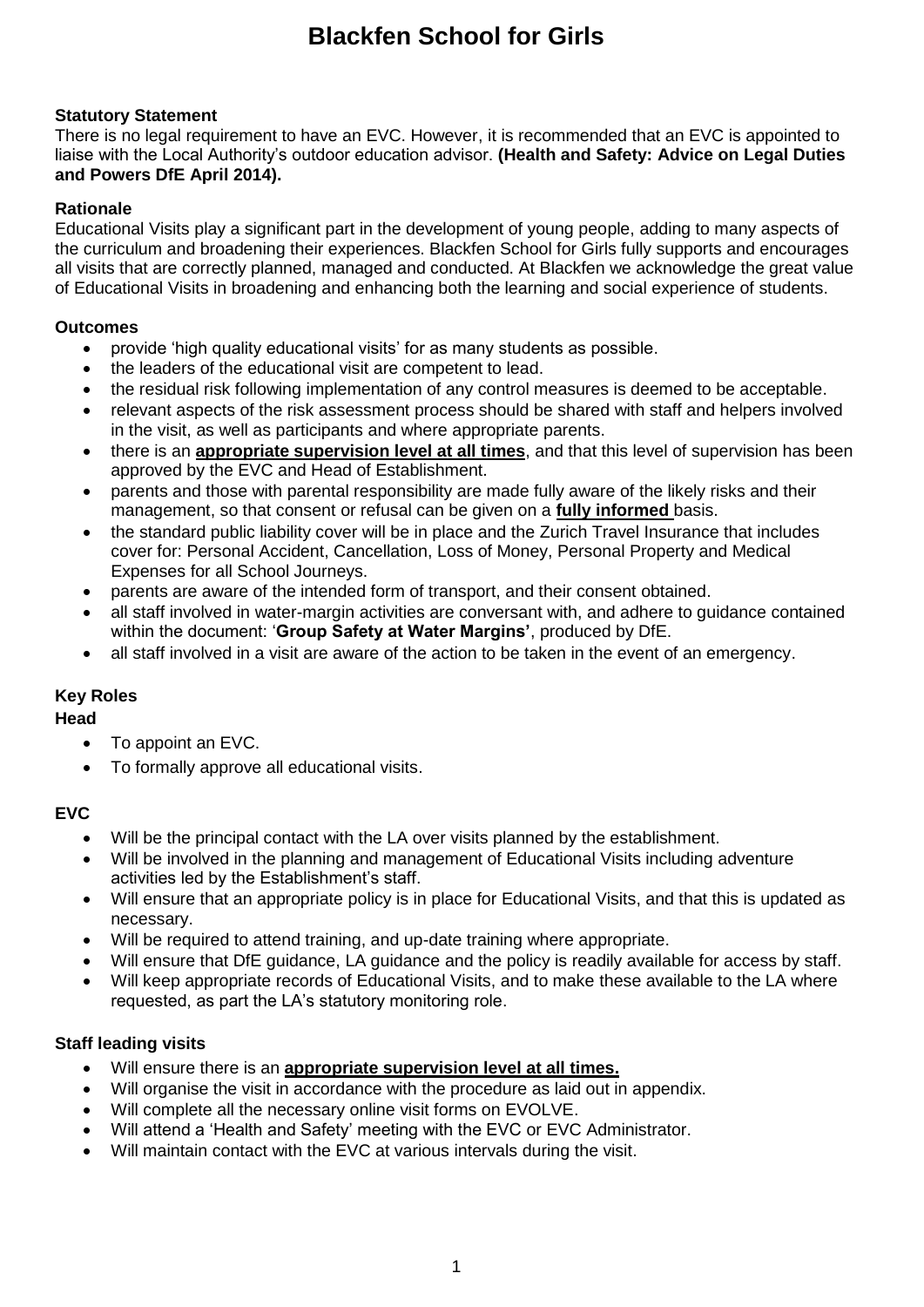### **Students**

 Will act and behave in every way as if they were still on school site (Students' attendance on a residential trip is subject to good behaviour prior to the trip. Any monies paid will be non-refundable – Blackfen School Behaviour Charter – information for parents September 2021).

### **Parents**

Will give consent on an informed basis and to complete any relevant documentation.

#### **Monitoring and Evaluation**

This policy will be monitored and evaluated by the governors' Curriculum Committee annually.

### **Appendix to Education Visits Policy**

*Please note: all forms referred to in this policy are available on SharePoint/Trips/Documents*

#### **Overview**

The school acknowledges the great value of Educational Visits in broadening and enhancing both the learning and social experience of pupils.

There is no legal requirement to have an EVC. However, it is recommended that an EVC is appointed to liaise with the Local Authority's outdoor education advisor. **(Health and Safety: Advice on Legal Duties and Powers DfE April 2014)**

### This school's EVC is Simon Neil

The role of the EVC is detailed in Section 2 of the publication 'Guidance for Off-Site Visits and Related Activities with National Guidance & EVOLVE 2020 (the booklet), a copy of which is on SharePoint under 'Trips'. This has been compiled by the local authority.

All Visit Leaders are required to read the booklet in conjunction with this policy. All forms referred to in this policy are available from the EVC, or may be photocopied from the booklet, or downloaded from EVOLVE.

### **Approval for Visits**

Before any visit outside school is allowed to go ahead the following chain of approvals needs to be obtained:

| The Head                        | Approval of letter to parents and in principal to the visit |  |
|---------------------------------|-------------------------------------------------------------|--|
| The EVC                         | Approval and supervision of visit                           |  |
| The Business or Finance Manager | Approval of costing (effect on costs)                       |  |
| <b>Office Manager or Deputy</b> | Check for calendar clashes                                  |  |
| Cover Manager                   | Check for cover clashes and cover costings                  |  |

All matters regarding each visit outside school – feasibility, planning, safety, organisation etc – will require the prior approval of the EVC.

Approval of 'normal' day visits is at the discretion of the EVC. However; visits that are either:

- **C** Overseas.
- Residential or
- Involving an adventurous activity (as defined in Section 21 of the booklet)

Have to follow the procedures outlined below.

Overseas or Residential trips that have NOT been run before require the Trip Leader to present their trip proposal firstly to the Leadership team and then the Board of Governors for approval. If the trip has run before then verbal or email permission from the Head and the Chair of Governors is only required.

Final approval of the LA (Visit Form online through EVOLVE) is required once the trip has been submitted on the EVOLVE system.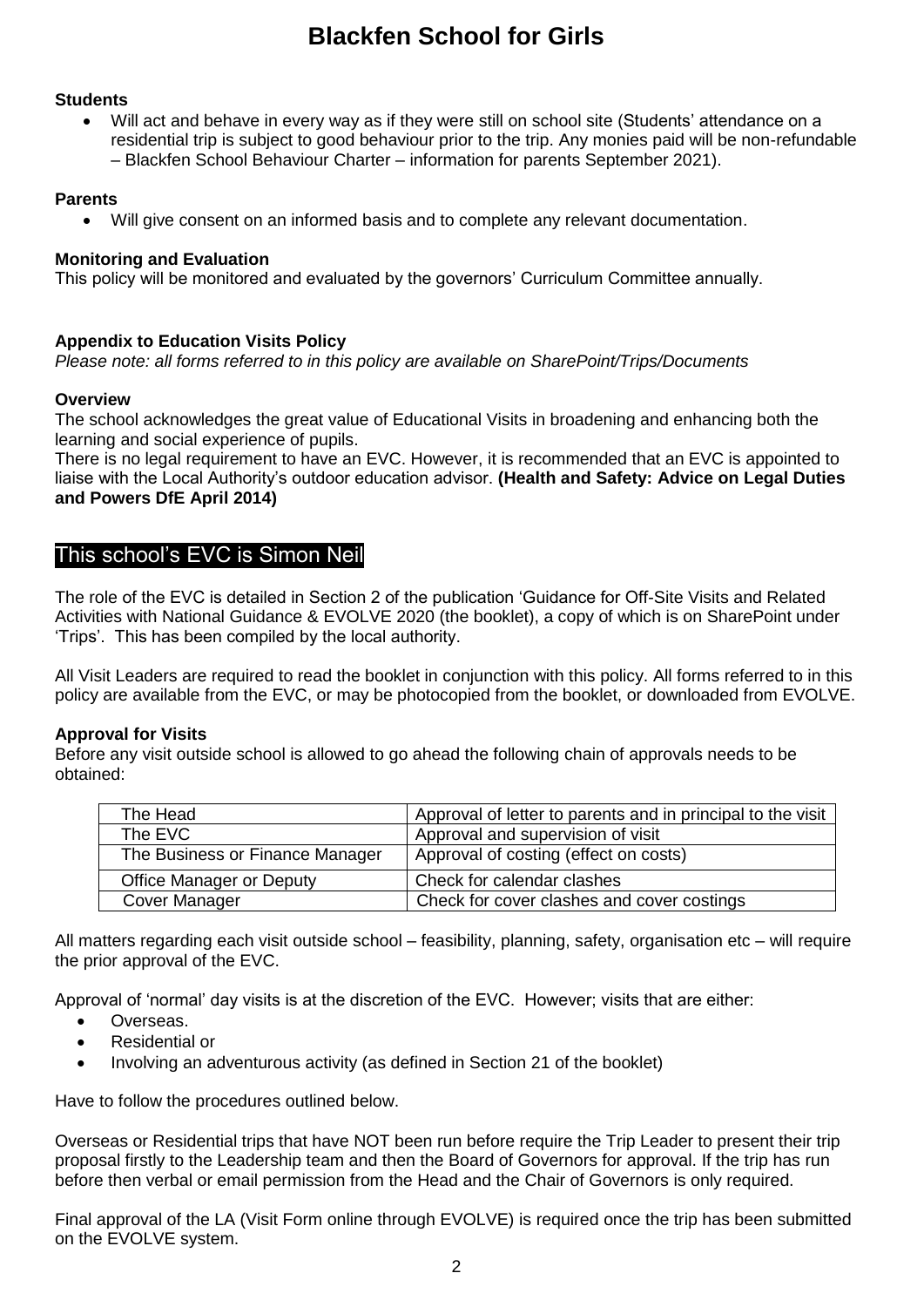If an external provider or tour operator is being used, such as:

- Duke of Edinburgh.
- Bexley youth services.
- Overseas expeditions such as World Challenge.
- An education or field studies centre.
- Youth hostel or other accommodation centre or hotel.
- Professional educational visits organisers or tour operators.

They must complete the 'Provider Form' at the time of the provisional booking. The procedures to be followed in this case are outlined in Section 29 of the Booklet.

#### **Competence to Lead**

 Any member of staff leading a visit will need to have their 'competence to lead' assessed before approval for the visit is given. For the majority of visits this will be assessed by the EVC. In assessing competence to lead, the EVC will take account of the factors stated in Section 10 of the Bexley Booklet. Staff who wish to lead (i.e. supervise or instruct) an adventurous activity as defined in Section 21. Must first upload details and scanned copies of all relevant qualification (e.g. instructor certificates, first aid, etc) to the 'My Details' section of their EVOLVE account. Full procedures and criteria can be found in Section 28 of the Bexley Booklet.

#### **Reasons for Visits**

It is essential that all visits have sound and clearly stated educational aims. Trips 'for the sake of it' will not receive approval.

#### **Cost of Trips**

- It is recognised that all monies paid for Educational Visits are voluntary contributions and that no student should be prevented from attending an Educational Visit because of an inability to pay. However, if insufficient monies are collected to cover the costs then it may be necessary to cancel the Educational Visit.
- We are a cashless school so all students should pay all monies for the trip through Wisepay. In cases of financial hardship e.g. parents who qualify for Pupil Premium funding or other reasons, should be advised to contact the Finance Office. Parents who have been offered financial assistance will still be asked to make a contribution to the cost of the trip
- Under no circumstances should staff (teaching or associate) collect money from students.
- Additionally, parents/carers should be given the opportunity to pay for any trip in instalments. Consequently, an initial letter should go out in good time with clear dates of when instalments should be paid.
- Additional contributions to help towards the costs of cover will have to be discussed with the EVC in conjunction with the Business Manager. The following additional costs are guidelines only:
	- Local day trips (not travelling by coach) usually no additional costs, unless a large group is taken.
	- Day trips with a coach additional £7.00 per student.
	- Residential trips additional £8.00 per student per day.
- However, in certain cases it may be possible to reduce or negate cover costs altogether. Factors such as:
	- Number of teachers out of school.
	- Number of lessons needing covering.
	- Number of cover assistants available.
- These factors will be considered before any final decision on additional cover costs is made. There will be no additional cover costs during enrichment week as all students are off timetable during this period.

#### **Plan B**

Despite the most detailed and sedulous pre-visit planning, things can go wrong on the day, e.g. a parent helper is unavailable, member of staff is ill, transport fails to arrive, museum have lost booking, etc. To avoid having to make important decisions under pressure, it is important that some advanced thinking is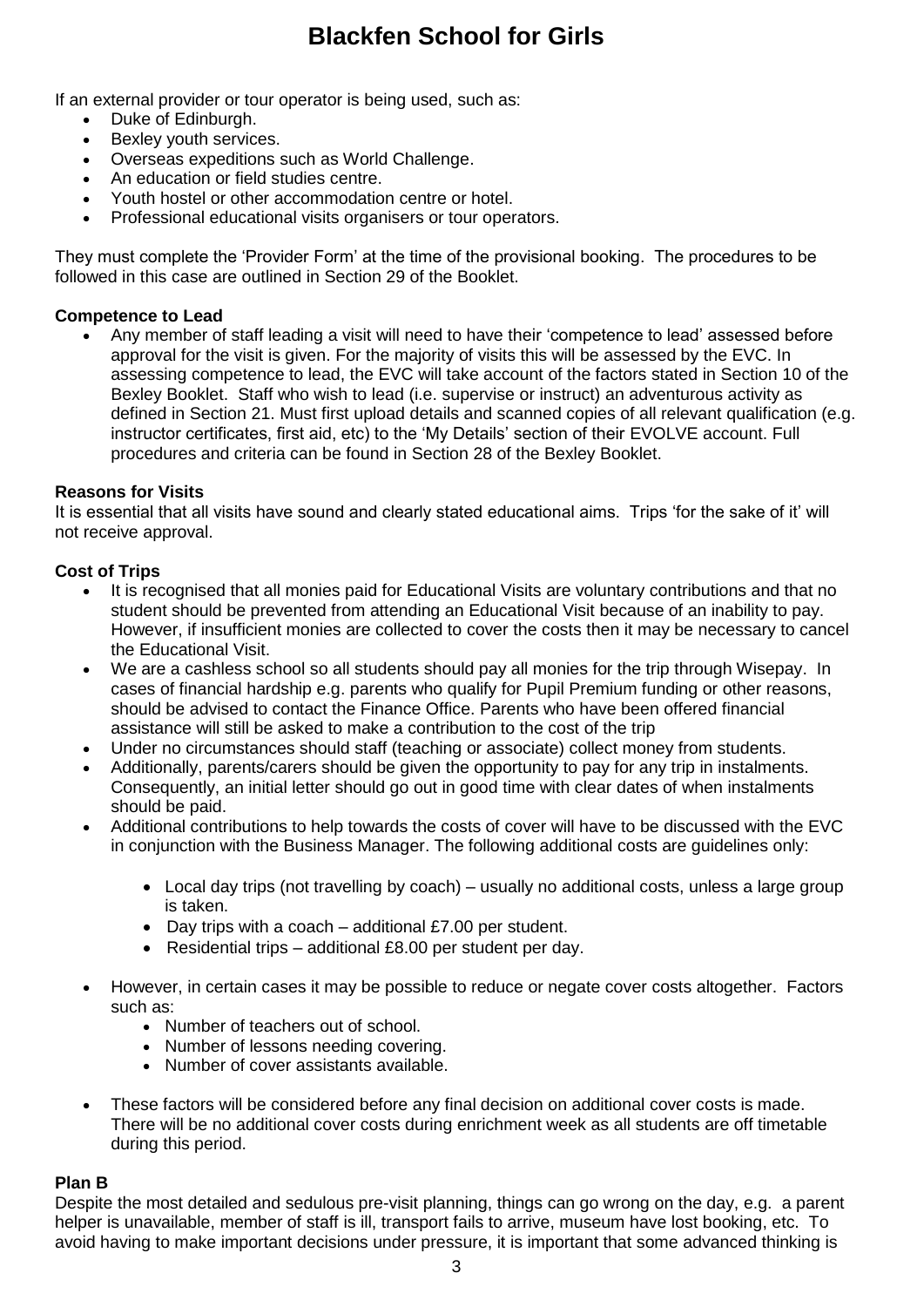done to cater for any foreseeable eventuality. This takes the form of **Plan B**. (Advice to Trip Leaders regarding emergencies including terrorist activity is given, according to the latest guidelines at the meeting between EVC/Administrator and Trip Leader).

### **Staffing Ratios**

A professional judgement must be made by the Visit Leader, Head teacher and EVC as to the appropriate ratio for each visit.

This will be determined by:

- Type, duration and level of activity
- Needs of individuals within the group (SEN)
- Experience and competence of staff and accompanying adults
- Nature of the venue
- Weather conditions at the time of year
- Nature of transport involved.

However, when planning a trip, the following guideline may be useful:

- Day trip 1 adult to 15/20 students, 1 adult to 20/30 sixth form students
- Residential trip 1 adult to 10 students
- Overseas trip 1 adult to 10 students
- High risk trip 1 adult to 8 students.

### **Bexley guidance does not have a 'set criteria' on staffing ratios. This is the responsibility of the school to set in place and the main priority is that the Trip Leader is competent to lead the trip.**

### **Supervision**

Students must be supervised throughout all visits. However, there are circumstances when they might be unaccompanied by an adult (remote supervision). The decision to allow remote supervision should be based on risk assessment and must take into account factors such as:

- Prior experience of students.
- Age of students.
- Responsibility of students.

a kit should be taken for each group.

- Competence/experience of staff.
- Environment/venue.

### **Role of Supervising Parents**

Supervising parents must be fully briefed on the programme, venue, activities, supervision arrangements and their responsibilities. They must also be given a written list of the students in their immediate care and be provided with details of students with special medical conditions.

Any parent accompanying a trip would have to hold an up to day DBS certificate and List 99 check.

### **First Aid**

For all visits there should be a responsible adult with a good working knowledge of first aid appropriate to the environment (e.g. urban, remote, water etc).

'Basic Skill' e.g. a 3-hour non-assessed course, is generally suitable for routine urban visits, however the nature of the visit may indicate that a higher-level qualification is appropriate, especially in circumstances where it is likely that access by the emergency services may be delayed. Based on the nature of the particular visit, the EVC (or visit leader) should make a professional judgement

regarding the level of first aid required. First aid kits are available from the School office. If the visit involves the party splitting up by any distance,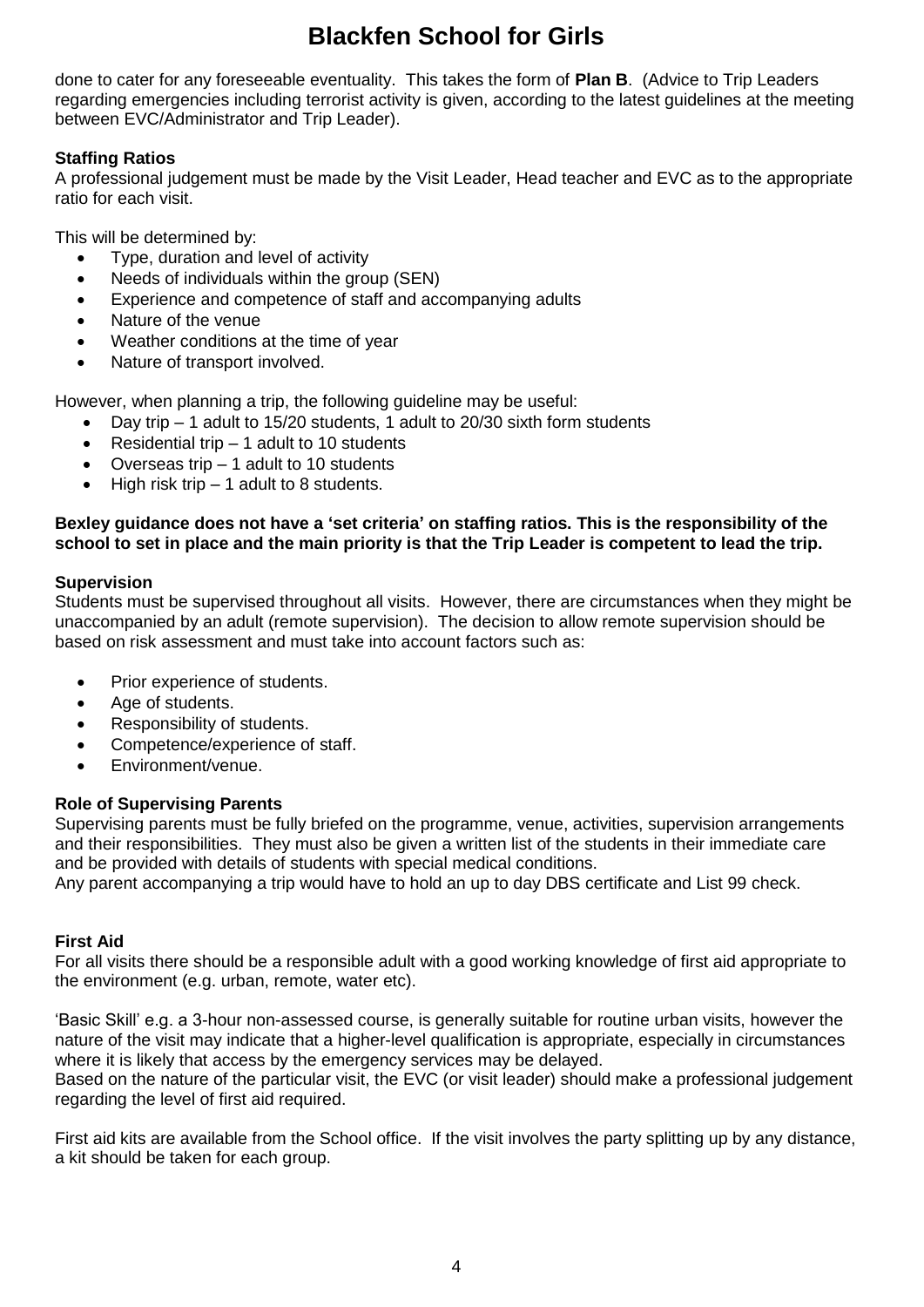### **Transport**

Travel arrangements should be included in the risk assessment. If public transport is to be used, all students and supervisors must be fully briefed as to procedures on platforms, at bus stops, on busy streets etc.

If travel is by coach or minibus, all students must wear a seat belt. Staff must ensure that students comply with this rule; students may also be asked to check the seat belt of their neighbour.

If any students are to travel by car, the driver must complete the form 'Private Car'. This is also relevant to sports fixtures, and applies to both staff and parents' cars. A new form must be completed every academic year.

### **Water 'Margin' Activities**

Where students might participate in learning activities near or in water, such as a walk along a riverbank or seashore, collecting samples in ponds or streams, or paddling or walking in gentle, shallow water, then the guidance contained in DfES 'Group Safety at Water Margins' is relevant. All staff, including parents, should be provided with a copy of this guidance prior to the visit. **This document can be found on the EVOLVE website.**

### **Educational Visits Checklist**

The 'Educational Visits Checklist' is an essential part of the risk management process and is applicable for all visits.

#### **Seeking Parental Consent**

Parents should be made fully aware of any likely risks of the visit and their management, so they may consent or refuse on a fully informed basis (known as 'Acknowledgement of Risk').

The letter to parents should therefore give full details of the visit, the reason for the visit (educational aims), supervision arrangements and the transport arrangements. It is also important to ensure that details of other incidental activities are included, together with **Plan B** if appropriate. The letter should also state the cost of the visit per student.

In addition, the letter should include the following phrase after the details of the cost: 'In cases of financial hardship please contact the school via email to [sbl@blackfen.bexley.sch.uk,](mailto:sbl@blackfen.bexley.sch.uk) so that help may be offered. Even if help is provided, a contribution towards the cost of the trip will be expected.'

### **Permission slips**

Permission slips from parents/carers are required for the following school trips:

- Day trips where no cost is involved.
- Overseas/Adventurous trips.

The reply slip should read-:

'I give permission for my child \_\_\_\_\_\_\_\_\_\_\_\_\_\_\_\_\_\_\_ in Reg\_\_\_\_\_\_\_\_to take part in a visit to [insert venue details]. I have read and understand the information about the visit.

I will make the payment via wisepay\* (delete if not applicable)

I confirm that the Student Medical form completed at admission into the School is still correct.

### **Permission slips for day trips (Cost involved)**

We no longer need to obtain permission slips from parents/carers for day trips where a cost is involved. Our Wisepay system acts as a register for paid students and our letter has been amended to advise parents/carers that by reading and understanding all the information about the trip, they have agreed for their child to take part in all activities outlined. The school will continue to use all medical and contact information provided upon admission for the activity/trip if and where required.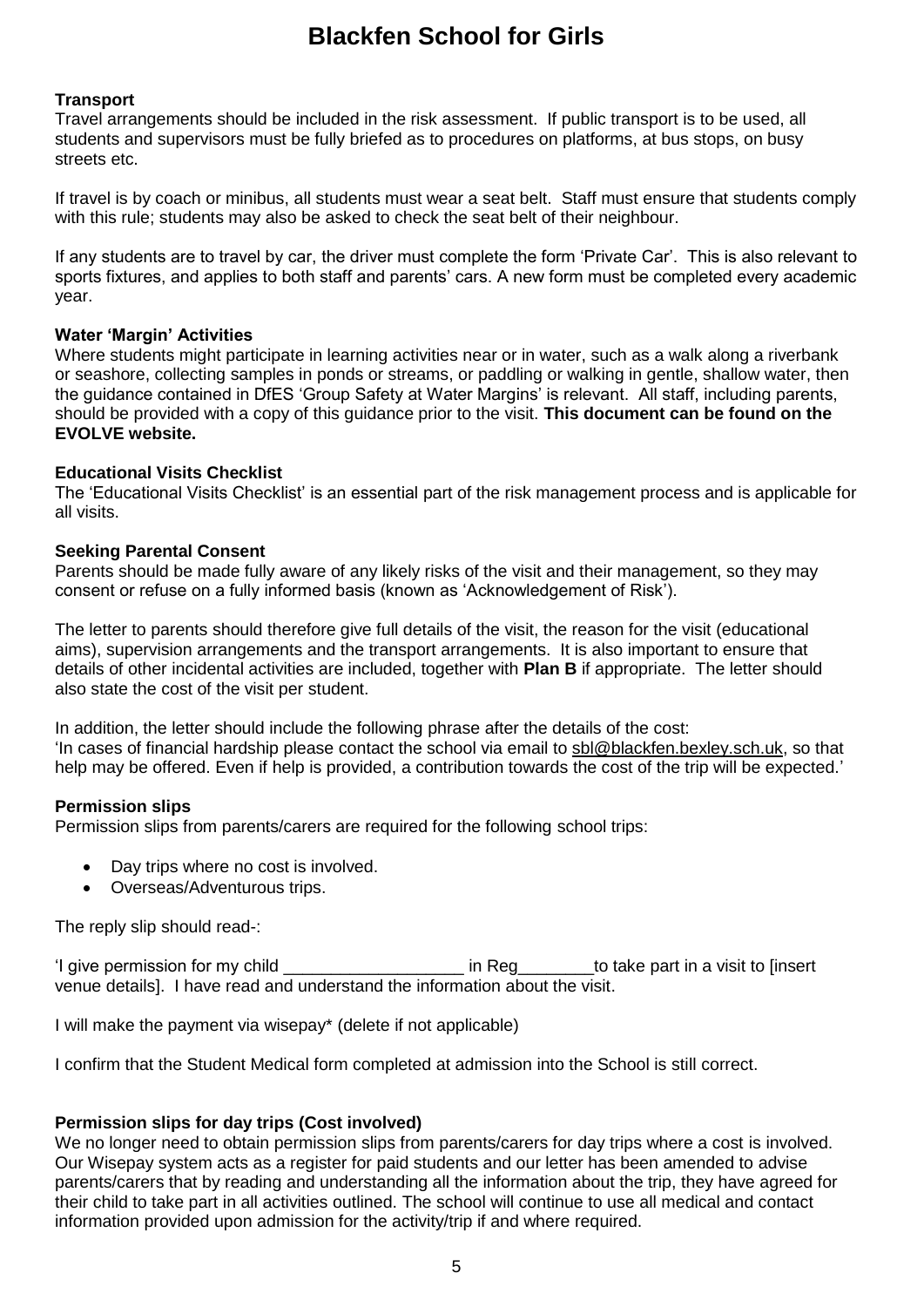### **Booking an Educational Visit outside School Before the Visit**

- 1. Fill in the school's preliminary 'Outline Approval for an Off-Site Visit' at least 6 weeks in advance and submit to the EVC along with letter to parents. It is important that all costs and number of teaching hours that need to be covered are accurately entered on the form. A decision will then be made about whether cover costs should be included in the cost of the trip. The letter to parents should contain the information under 'Seeking Parental Consent' above.
- 2. Attend meeting with EVC to discuss the trip and costs.

If approved-:

- 1. Complete the Checklist Educational Visits Checklist.
- 2. Book Visit.
- 3. Book Transport.
- 4. Send letter home (check with EVC administrator if Medical forms are required for specific trip.
- 5. Complete Staff Medical forms (if applicable) for all staff going on trip.
- 6. Complete the Event Specific Risk Notes (ESN).
- 7. Complete the online Educational Visit Form and copy to EVC. EVOLVE website www.lbbexleyvisits.org.uk, username is your Surname followed by a space followed by your first initial. The Password can be obtained from the EVC or the EVC Administrator.
- 8. Ensure that the Letter to parents, Educational Visits Check List, ESN and any other relevant documents are attached to the online Visits Form.
- 9. Submit online Visits Form to EVC and await final approval from Head Teacher.
- 10. Attend Health & Safety Meeting with EVC.

### **On the Day of the Visit (or as close to the day of departure if the trip is out of school hours)** Be sure to-:

- Collect 'Emergency Card Visit Leader and Emergency Card Home Contacts' from School reception.
- Collect first aid kit(s) from the School office.
- Collect any medication being held in the School office.
- Collect School mobile from the School reception and advise number being given out (provide this to parents beforehand if necessary).
- Brief supervising parents (if applicable).
- Give supervising parents their lists of students (if applicable).
- Register students.

During the course of the visit, students should be double-counted regularly as appropriate, and always when changing locations. When boarding coaches, registers should be taken rather than counting.

The School mobile phone(s) should be switched on during the entire homeward journey.

### **Accident/Incident whilst on a school trip**

If an accident or incident should occur whilst your son/daughter is on a school trip, the school will ensure the following actions are taken-:

- Administer first aid where appropriate. This may be a member of staff who is first aid trained of qualified staff at the venue.
- Teachers will ensure they have a number of Accident/Incident forms with them in case of need.
- Teachers will complete an Accident/Incident form if required. This should be given to the EVC administrator on return from the trip to upload onto Evolve.
- Teachers will inform the parent/carer of the accident/incident that has occurred by telephone.